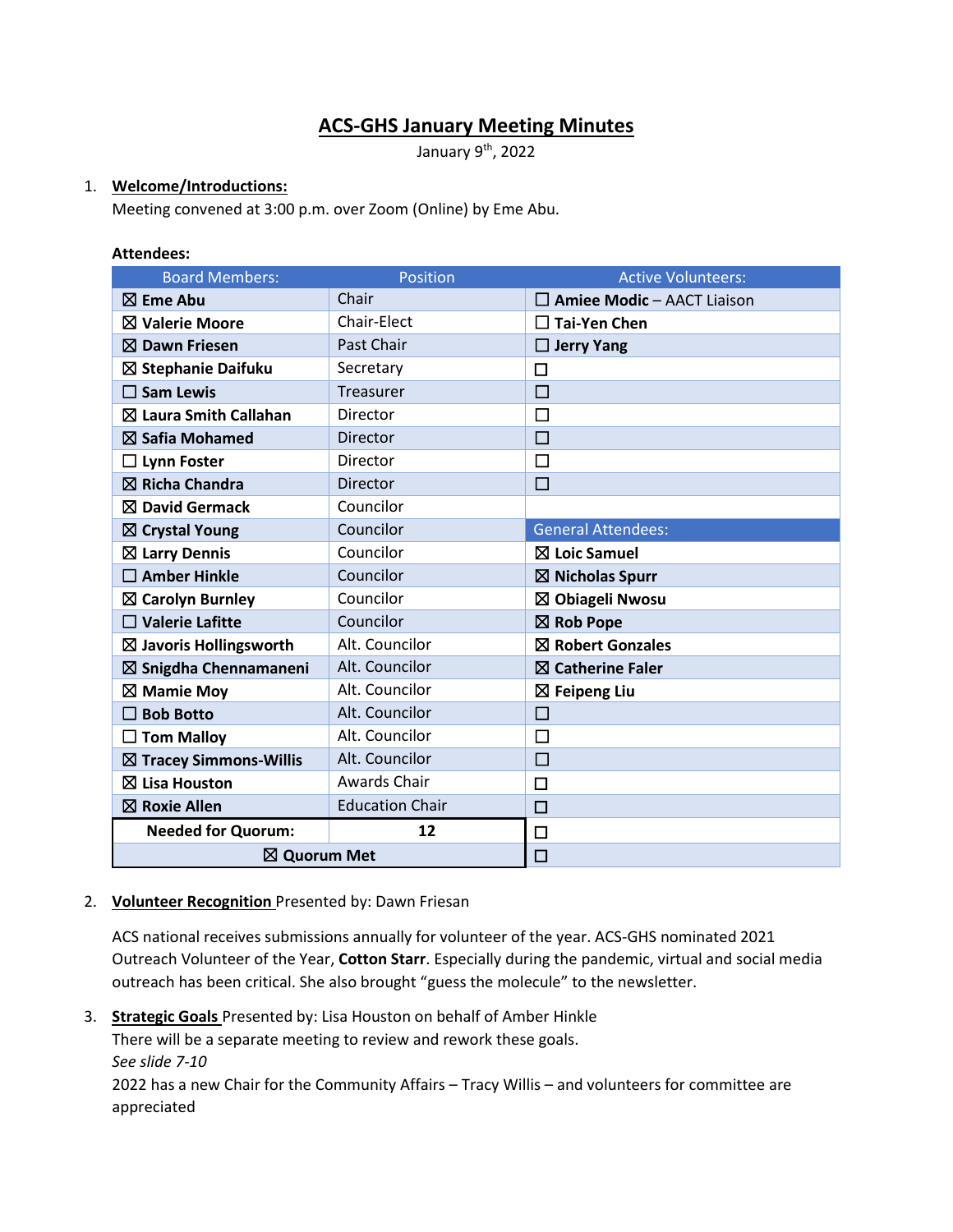#### 4. **Change Drivers** Presented by: Lisa Houston

*See slides 12-15 --* ACS National identified 7 change drivers for 2020 We can utilize these change drivers and available information for ACS national to drive our section strategic plan

#### 5. **GHS Board** Presented by: Eme Abu

Chair – Eme Abu, IHS Markit Chair-Elect – Valerie Moore, Vorys Past Chair – Dawn Friesen, Stepan Oilfield Solutions Secretary (2022-23) – Stephanie Daifuku, ExxonMobil Treasurer (2021-22) – Sam Lewis, Halliburton

Councilors:

Larry Dennis (2022-24), ExxonMobil (Retiree) Amber Hinkle (2022-24), Covestro Cystal Young (2022-24), University of St. Thomas Carolyn Burnley (2020-22), Shell (Retiree) Valerie Lafitte (2021-23), Schlumberger David Germack (2021-23), Kraton

Alternate Councilors: Bob Botto (2022-24), ExxonMobil (Retiree) Tom Malloy (2022-24), UH Mamie Moy (2022-24), UH Tracey Simmons-Willis (2022), Wharton County Junior College Snigdha Chennamaneni (2021-23), Woodfield Pharma. LLC Javoris Hollingsworth (2021-23), University of St. Thomas

Directors: Laura Smith Callahan (UT Health) Safia Mohammed (Kraton) Lynn Foster (Schlumberger) Richa Chandra (Univ. of St. Thomas)

Awards Committee Chair: Lisa Houston, PAC Education Committee Chair: Roxie Allen, St. John's School Community Affairs Committee Chair: Tracey Simmons-Willis Programming Committee: Valerie Moore

Not all committees are active currently. If a member is interested in participating or leading the sub committees – please reach out to committee chairs.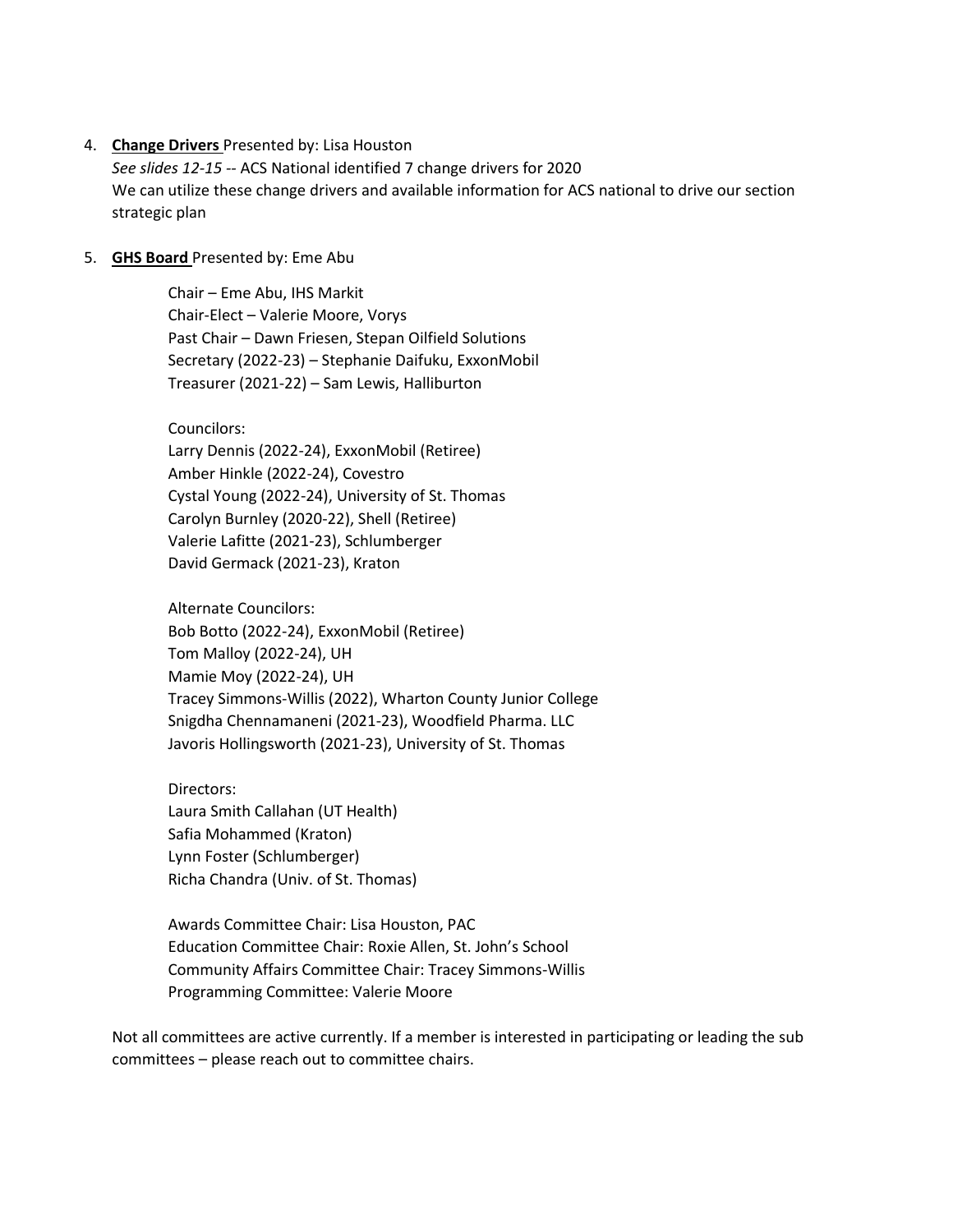### 6. **GHS Programming Committee** Presented by: Eme Abu

Chair: Valerie Moore

### *See slide 19*

Expectation is that most events will be virtual for first quarter this year and depending on how guidelines change later in year, section will consider offering a mix of hybrid, in person, and virtual events.

## 7. **GHS Awards Committee** Presented by: Lisa Houston

Chair: Lisa Houston *See slide 20* Reach out to Lisa Houston if interesting in serving on a committee

## 8. **GHS Education Committee** Presented by: Roxie Allen

Chair: Roxie Allen

*See slide 21*

Need a chair for Science Fairs and Engineering Council of Houston (ECH) Liaison is only 1-hour a month commitment, but it is during work-hours (1st Thursday of month, 1-2pm). ECH Liaison covers two different committees (Education and Community), so it is a cross-committee role. Possibly 2 volunteers in this role.

## 9. **GHS Community Affairs** Presented by: Dawn Friesan

Chair: Tracey Simmons-Willis

#### *See slide 22*

Volunteers needed for several subcommittees – National Chemistry week and Earth week events; Industry Relations; Government Liaison and Affairs. Possibly focus on scoping the Industry Relations subcommittee to determine potential and define role for this.

#### 10. **GHS Nomination Committee** Presented by: Dawn Friesan

Chair: Dawn Friesan *See slide 23*

#### 11. **GHS Communications & Technology Committee** Presented by: Laura Smith Callahan

Chair: Laura Smith Callahan *See slide 24* Volunteer needed for Newsletter Editor Volunteers welcome to help with social media, reach out to Laura Smith Callahan

## 12. **GHS Membership Committee** Presented by: David Germack

New membership tiers may help with membership engagement *See slide 25*

## 13. **GHS Financial Advisory Committee** Presented by: Larry Dennis

*See slide 26*